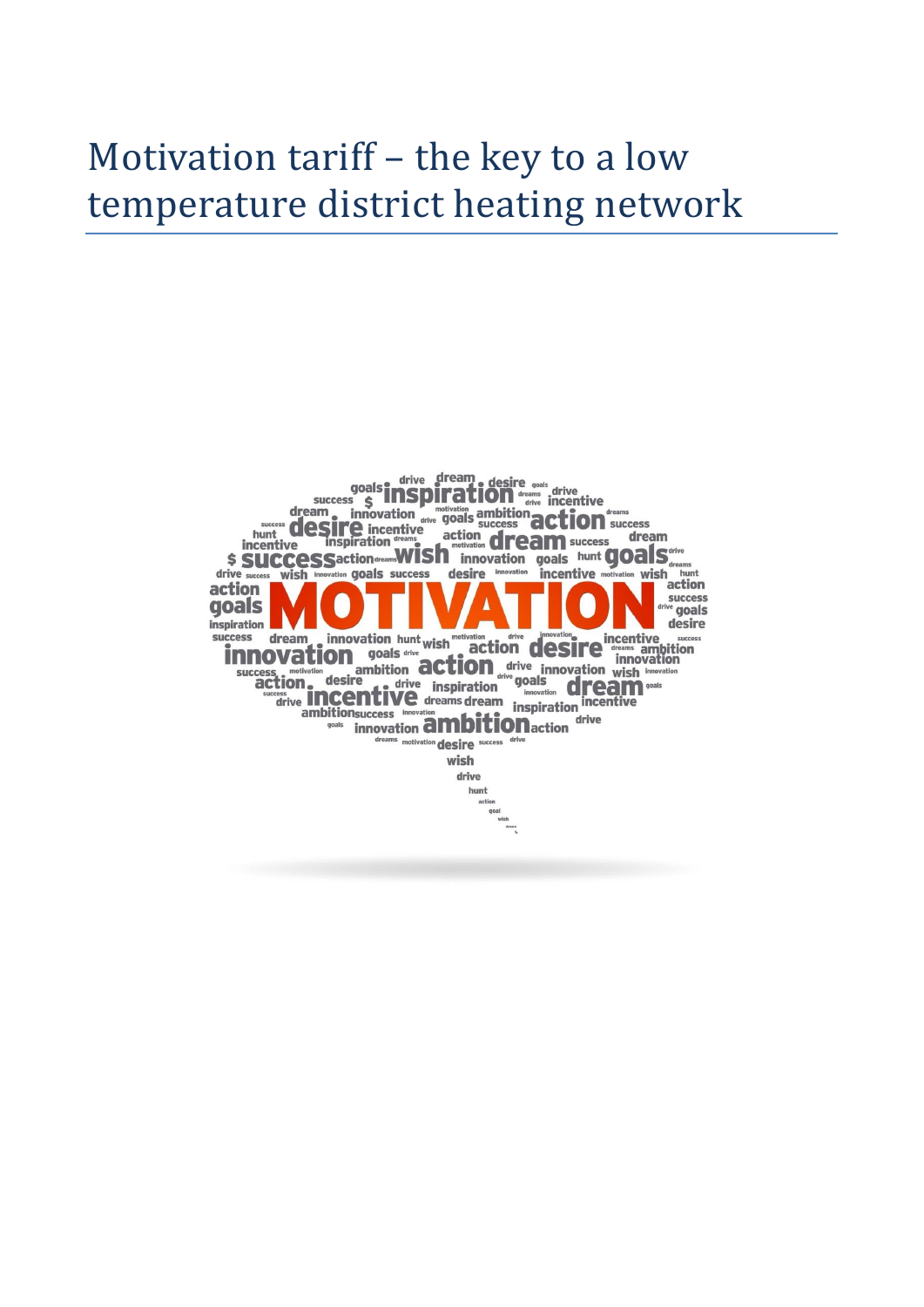# **Initiative**

A district heating company have a good reason to lower the temperature in the network. It gives a lot of different possibilities compared to a network with high temperatures and in the end it gives the possibility to be competitive towards other heating technologies. The district heating company is in control of the supply temperature, and is able to reduce it in times of lower heat consumptions. But many times the return temperature set the boundary on how low it's possible to lower the temperature. And the return temperature is in the control of the consumer.

To a consumer this is low interest. They want a heat sources that is easy and present, so their comfort needs will be satisfied. And the price has to be low enough to be compatible. The consumer is disloyal if another opportunity calls.

So to be able to lower temperature substantially, the district heating company must find a way to motivate the consumers.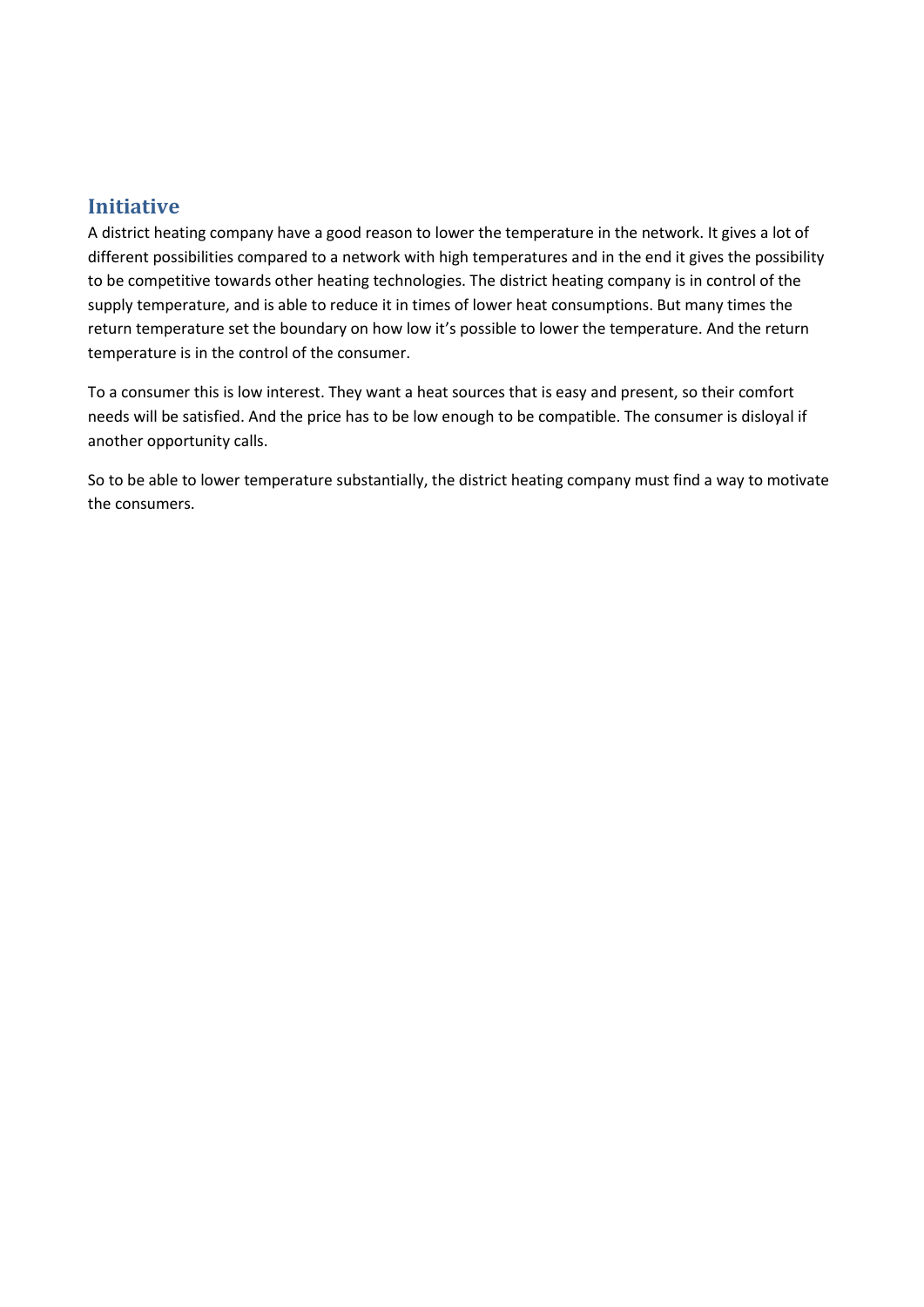# **The benefits**

To be able to motivate the consumers it's important that the consumers can be explained what the benefits from low temperature is. Below Is a list of benefits.

#### **Low supply temperature**

- Better production efficiency of heat pumps, solar heating, geothermal, ect.
- Low heat loss
- The pipes last longer.
- Cheaper investments in pipes due to the smaller forces in the pipes, and below 85 °C there is no need for compensating of the pipes
- The possibility to use plastic pipes

#### **Low return temperature**

- Low heat loss
- Less pump energy
- Better production efficiency, of fluegas condensation, solar heating, geothermal. Ect.
- Possibility to use the net to even more consumers.

# **Setting the goals**

#### **Supply temperature**

The short goal of the supply temperature must be a temperature high enough to supply a good running installation. But the long term goal should be a temperature of the best technology and then at bit lower, because technology evolves over time.

In Denmark the district heating supplies two heat sources. The domestic hot water and the comfort heating of the houses. In some there is also supplied to industrial customers.

The comfort heating has a temperature need that varies over the year. The highest demand is when the outside temperature is coldest. When the comfort heating is peaking, then the comfort heating sets the temperature level, but when the temperature outside raises above cero degrees Celsius, then the domestic hot water begins to set the temperature level.

The figure below shows the normal temperature needs over the year at the consumer. Figure has different heatcurves for comfort heating, because the houses has been dimensioned different over the periode of time, and if it is possible to section net district heating network, then it is possible to take advantaged of this in the design of the network.. But as it is showed the domestic hot water at a temperature levels at 60 °C sets the temperature most of the year.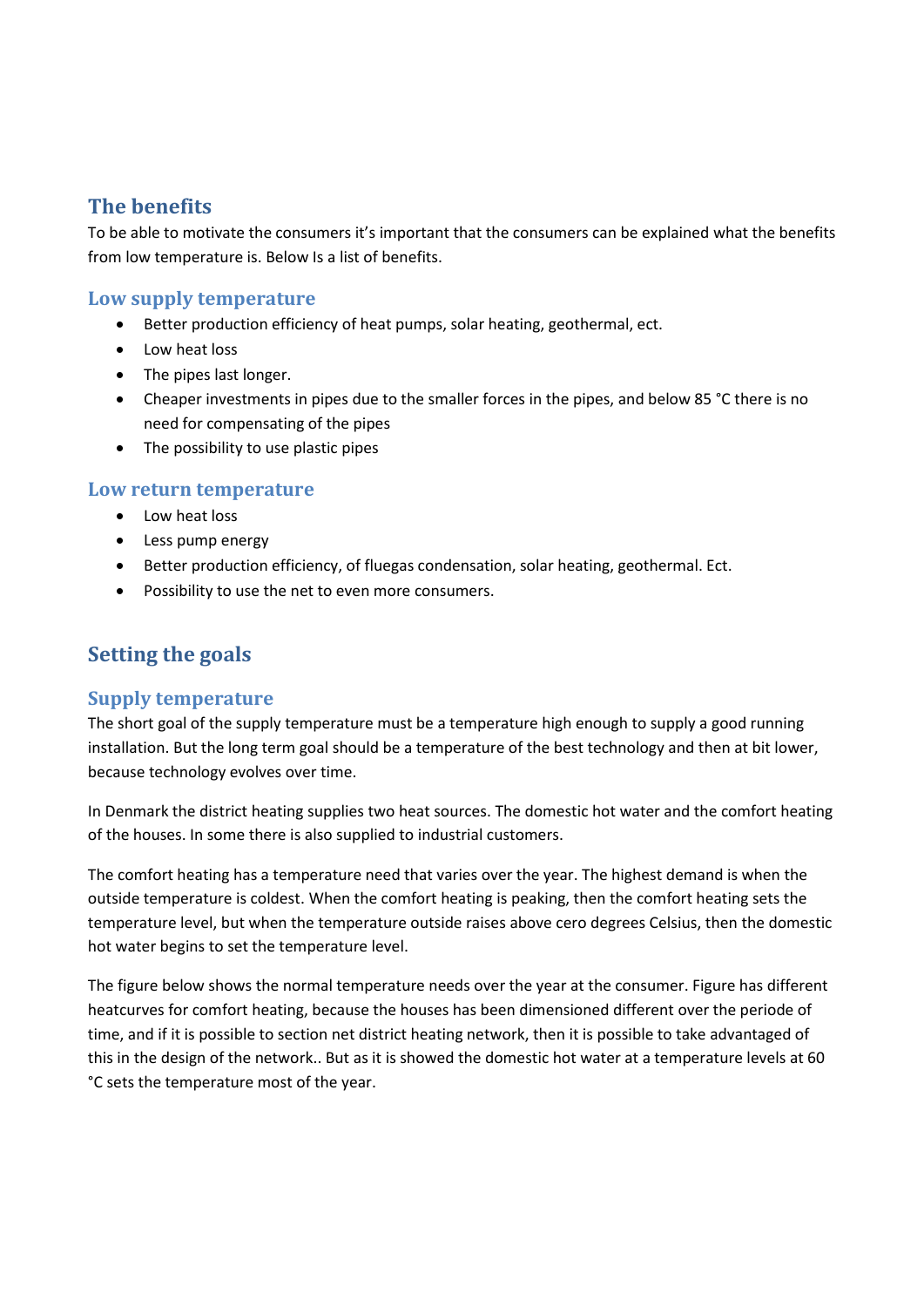

#### **Return temperature.**

The return temperature is more or less set by the temperature level of the 2 heat deliveries. The comfort heating, supplies to have a comfort heating in the houses at around 21 °C. The theoretical return temperature is therefore close to this temperature. Normally around 5 degrees higher is possible. So a goal of 25 °C from the comfort heating is not impossible 2 reach.

The domestic hot water has a temperature need for circulation at 50 degree, so normally the return temperature from this is higher than from comfort heating. If there is no circulation the domestic hot water can have a return temperature at the same temperature as comfort heating, since the temperature on the cold side I the domestic cold water.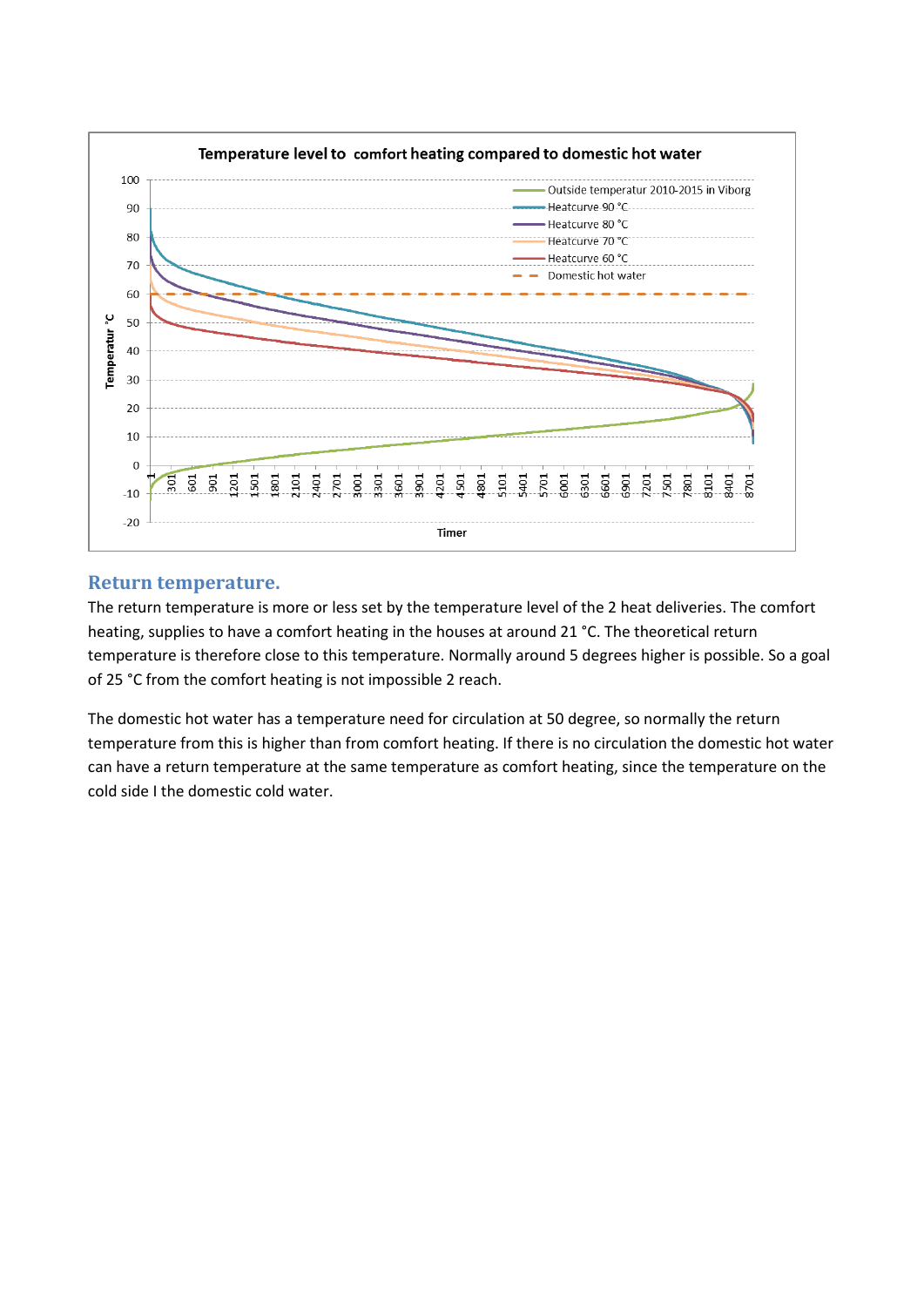# **Motivation**

To be able to motivate the consumers, there must be a goal for them individually. In Denmark there are different models on how to do that. Some of them are used because the energy meters cannot collect the data needed for a model as described hereunder.

The motivation tariff used in Viborg is a model, where the supply temperature as a yearly average is used to calculate the goal for the return temperature. Both the average supply and return temperature can be collected from the Energy meters used in Viborg and are from Kamstrup A/S.

# **Calculation of return in Viborg**

The calculation can be describe as below, where the calculated return is higher the lower the supply temperature is, this is what we show to the consumers, and is easily understood.

| Supply<br>I temperature                                                                                     |  |  |  |  | 55 56 57 58 59 60 61 62 63 64 65 66 67 68 69 70 71 72 73 74 75 |  |  |  |  |  |  |
|-------------------------------------------------------------------------------------------------------------|--|--|--|--|----------------------------------------------------------------|--|--|--|--|--|--|
| Calculated return   41   41   40   40   39   39   38   38   37   37   37   36   36   36   35   35   34   34 |  |  |  |  |                                                                |  |  |  |  |  |  |

The formula used is the same as is used to describe a Radiators parameters.

Varmeståbi, kap. 9.

$$
t_r \cong t_f - \left(1,08 - 0,8 * \left(\Phi * \left(\frac{t_f - 20}{70}\right)^{-1/2}\right)^{-1/2}\right) * (t_f - 20) - 2
$$

where

- $\Phi$  is "normaliseret ydelse" and is in Viborg set to 0,36
- $t_f$  is Supply temperatur  $[^{\circ}C]$
- $t_r$  is returntemperature  $[^{\circ}C]$
- $n_1$  is "radiatoreksponenten at standard volumeflow" and is in Viborg set to 1,3.
- $n_2$  is "radiatoreksponenten at changed volumeflow" and is in Viborg set to 1,6

 $\Phi$  can be change if the goal is another than Viborg

- $\geq 0,36 = 60/35$  °C used in Viborg
- $\geq 0.4 = 65/35$  °C
- $\geqslant$  0,33 =60/30 °C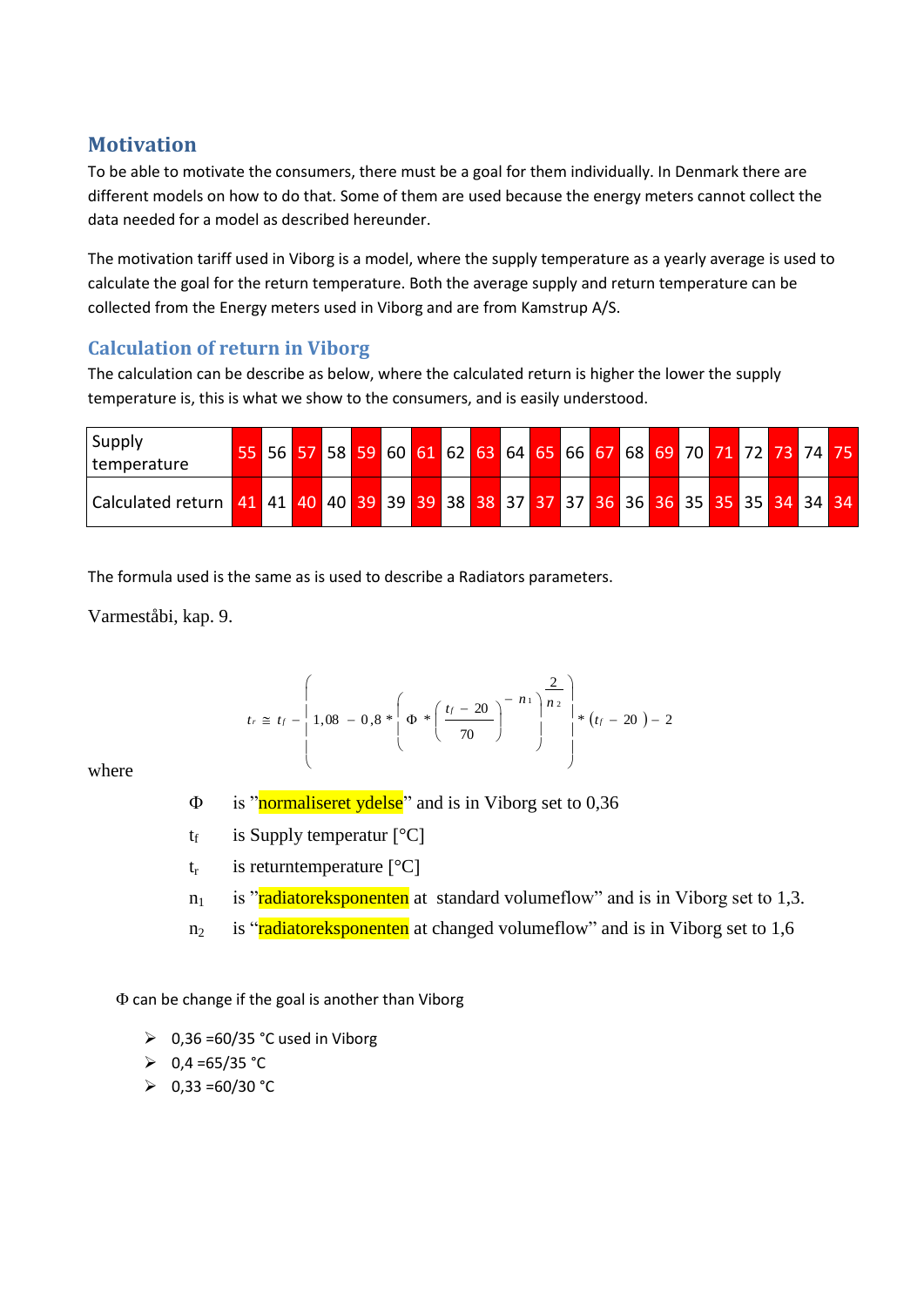Can also be changed if the radiator. Viborg currently use 1,6 but will change to 1,3 in a few years.



# **Motivationmodel**

The model Viborg District heating use are as below. If the consumer have a return temperature as calculated return, then he just pays the bill. But if it is lower, then he gets a reduction on the price. And the reduction is divided in 2 so if they accept a lower temperature than we promise then they can get a double reduction.

If the return temperature is higher than the calculated then there is a neutral area where they still just pays the bill. But if it's higher, than the neutral area then they need to pay extra.

This has proven very effective, and the reduction is the area that has the biggest effect.



# **Motivation tariff 2017**